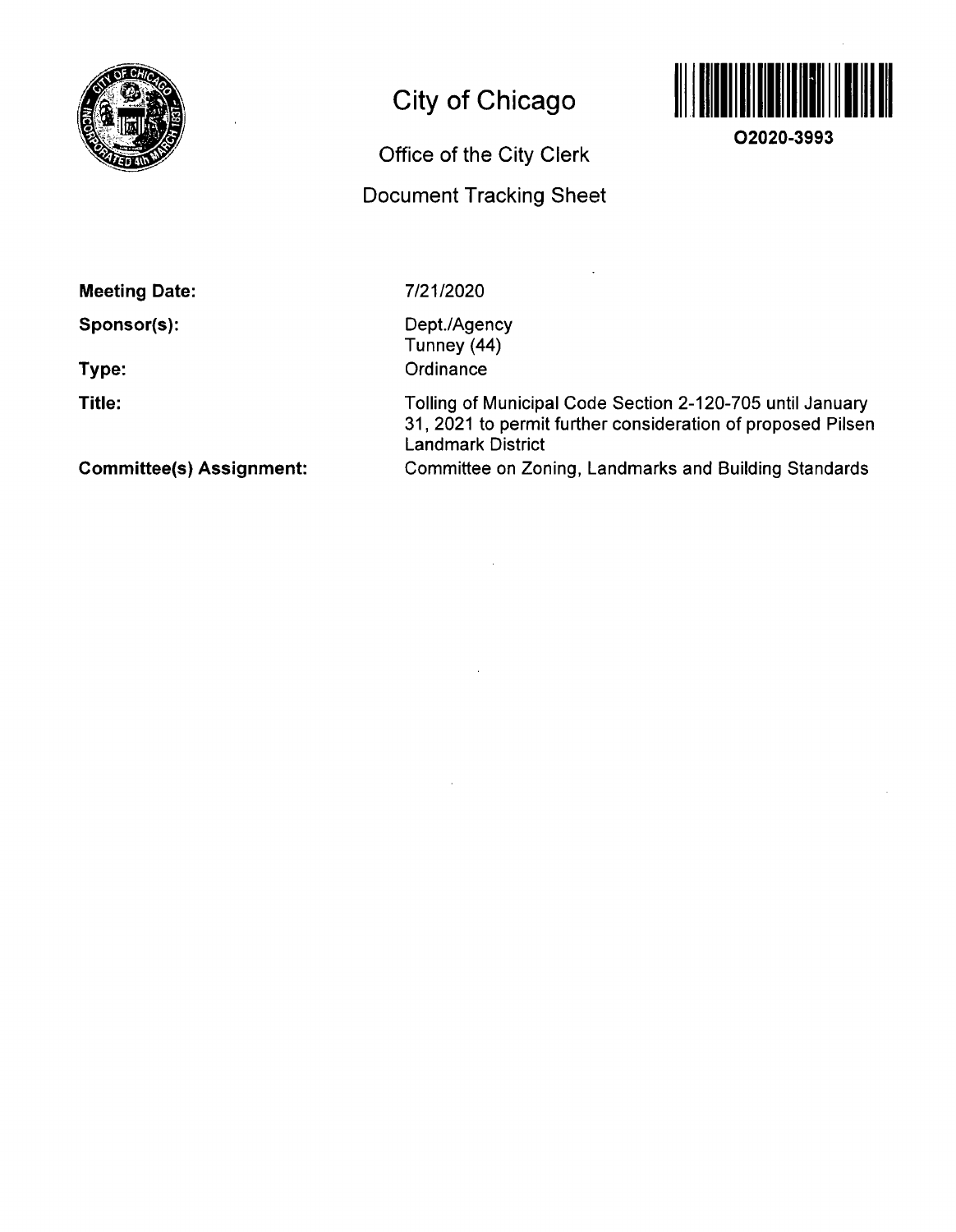

### DEPARTMENT OF PLANNING AND DEVELOPMENT CITY OF CHICAGO

July 21, 2020

#### TO THE HONORABLE, THE CHAIRMAN AND MEMBERS OF THE CITY COUNCIL COMMITTEE ON ZONING, LANDMARKS AND BUILDING STANDARDS

Ladies and Gentlemen:

I transmit herewith, together with Alderman Tunney, a proposed ordinance tolling Code Section 2-120-705 to permit further consideration of a proposed Pilsen Landmark District.

Very truly yours,

 $\mathcal{A}$ 

Maurice Cox Commissioner

 $\mathbb{R}^4$ 

121 NORTH FASALLI SIREET, ROOM 1000 CHICAGO (LUINOIS 60602)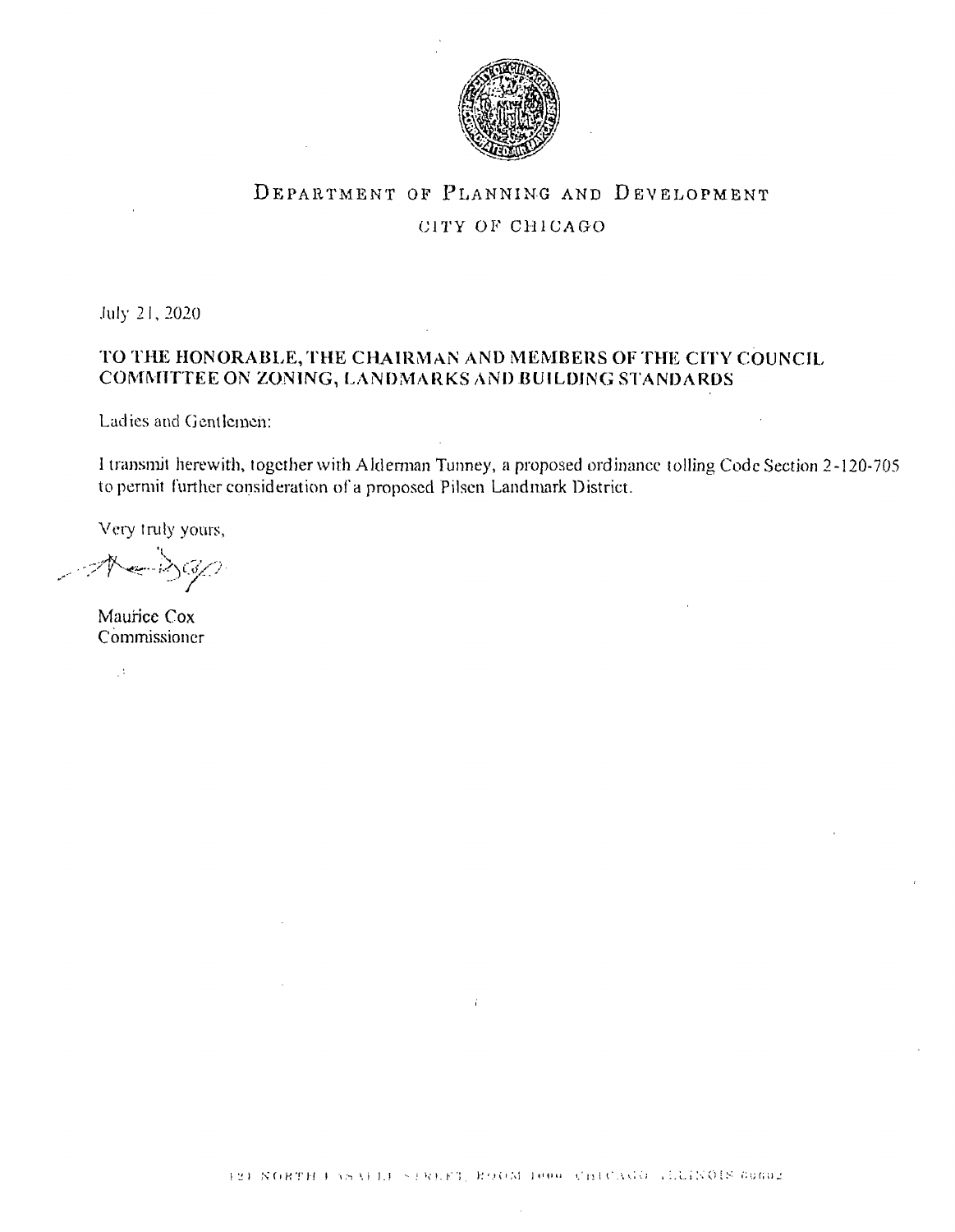#### ORDINANC E

WHEREAS, pursuant to the procedures set forth in the Municipal Code of Chicago (the "Municipal Code"), Sections 2-120-630 through -690, the Commission on Chicago Landmarks (the "Commission") has previously determined that the Pilsen Historic District (the "District"), predominantly located at West 18th Streei between South Leavitt and South Sangamon Streets, and 13 blocks bounded by West 18th Street to the north. South Ashland Avenue to the west, West 21st Street to the south and South Racine Avenue to the east, Chicago, Illinois, satisfies four (4) criteria for landmark designation as set forth in Sections 2-120-620 (1), (4), (6) and (7) of the Municipal Code; and

WHEREAS, on May 16, 2019, the Commission adopted a resolution recommending to the City Council of the City of Chicago (the "City Council") that the District be designated a Chicago Landmark (the "Recommendation") and filed the Recommendation with the City Council on May 16, 2019 pursuant to Section 2-120-690 of the Municipal Code; and

WHEREAS, pursuant to Section 2-120-705 of the Municipal Code, "[i]f the city council does not takefinal action upon any landmark recommendation submitted bythe commission on Chicago landmarks to the city council within 365 days of the date upon which the recommendation is filed with the city council, landmark designation based upon the recommendation of the commission shall be granted"; and

WHEREAS, such 365 day period was tolled from March 17, 2020 through June 30, 2020 pursuant to Article II, Section 2 of an ordinance adopted by the City Council on April 24, 2020; and

WHEREAS, it has been determined that the Recommendation still merits further public consideration and that therefore the 365 day period should be tolled again from the effective date hereof until not later than January 31, 2021, after which date the 365 day period shall be deemed to have run in its entirety; now, therefore,

BE IT ORDAINED BY THE CITY COUNCIL OF THE CITY OF CHICAGO:

SECTION 1. The above recitals are hereby adopted as the findings of the City Council.

SECTION 2. With respect to the District and the Recommendation, the 365 day period provided for under Section 2-120-705 shall be tolled from the effective date hereof until not later than January 31, 2021, after which date such 365 day period shall be deemed to have run in its entirety.

SECTION 3. If any provision of this ordinance shall be held to be invalid or unenforceable for any reason, the invalidity or unenforceability of such provision shall not affect any of the other provisions of this ordinance.

SECTION 4. All ordinances, resolutions, motions or orders in conflict with this ordinance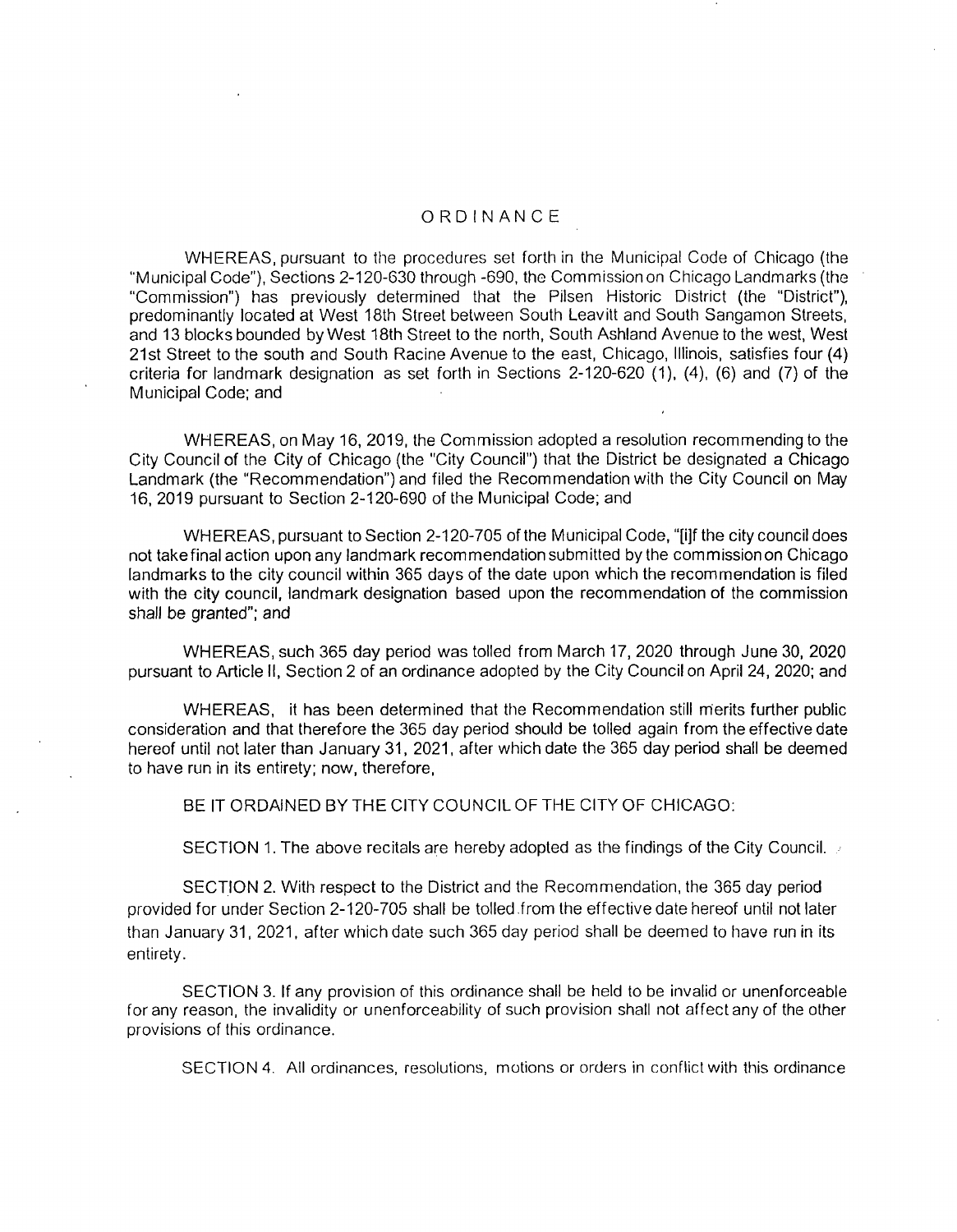are hereby repealed to the extent of such conflict.

 $\ddot{\phantom{0}}$ 

 $\sim$ 

SECTION 5. This ordinance shall take effect upon ils passage and approval.

 $\sim$   $\alpha$